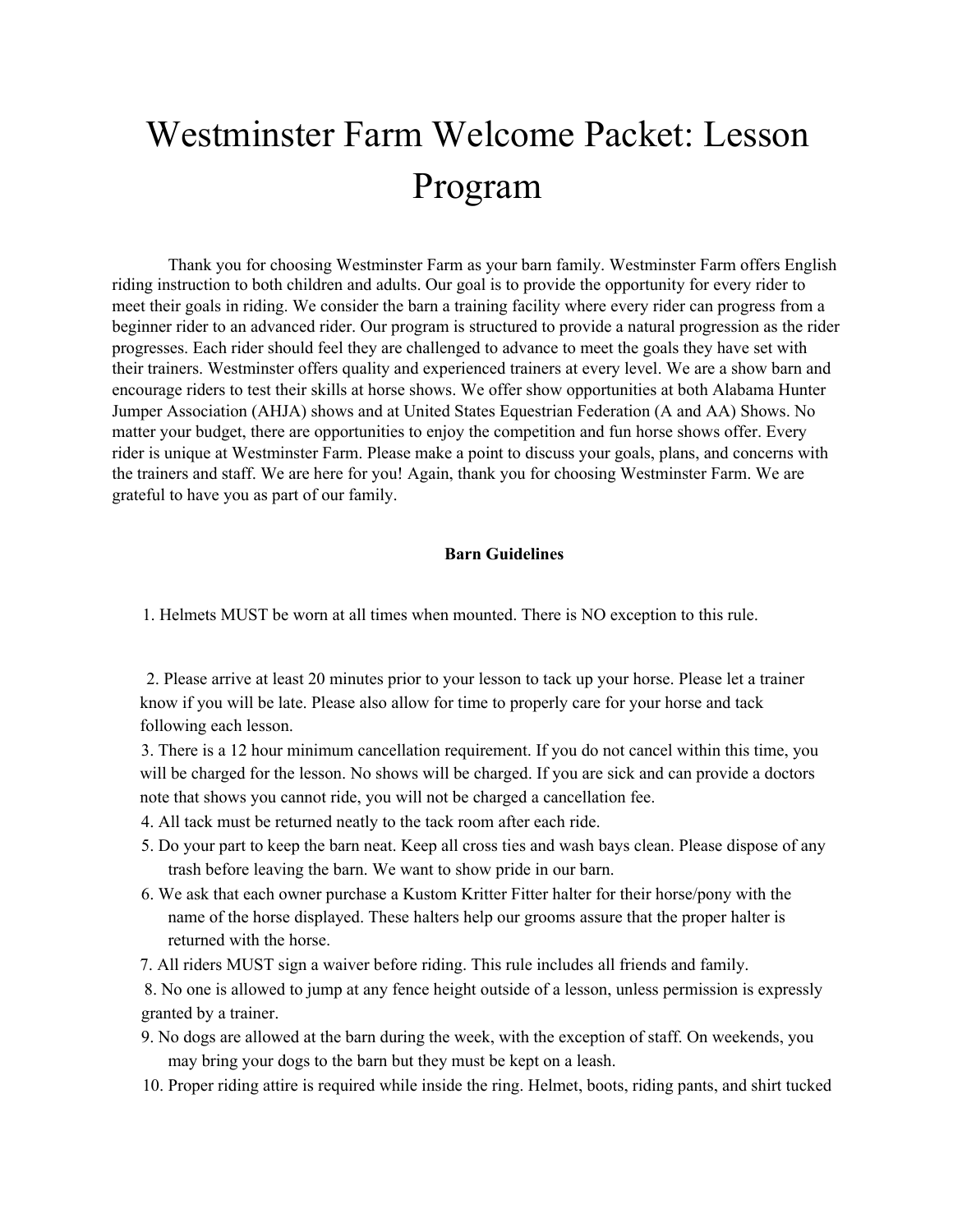into pants is considered appropriate.

- 11. All payments are due within 7 days of receiving a bill, including commissions. Payments received after 7 days will incur a \$100 late payment fee. No exceptions. If you have concerns, please contact the office manager. Payments may be made by check, cash or credit card. A lock box is provided in the show barn to deposit payments or they may be mailed to 2730 Regatta Way, Tuscaloosa, AL 35406.
- 12. We welcome friends and guests to visit the barn. Please be responsible for your guests. Remember, horses are animals and can be unpredictable. We want to maintain a safe and fun environment at all times.
- 13. We ask that everyone park in the parking lot. This is for the safety of our animals and children.
- 14. Parents are encouraged to attend lessons. However, please try not to distract riders or instructors.
- We want to ensure that every rider receives their full lesson time.
- 15. Please ask permission BEFORE borrowing tack from the barn. Always return tack clean and neat back where you borrowed it from.
- 16. All transportation of horses by Westminster or by an outside shipper may be paid in advance or can be billed to your account. Transportation that is billed will incur a \$20 service charge in addition to the transportation charge.
- 17. If you plan to attend a show, please sign up on the sheets provided in the front barn by the date provided. If you sign up after the date noted, you will incur a late fee from the show and an additional \$10 charge from Westminster. A lot of preparation and time is spent by staff to assure all entries are entered in a timely manner to avoid a late fee for you. If you scratch your entry at any time after it is entered, you will be charged for the stall and any fees charged by the show office. We will make every effort to fill the stall for you, but if we are unable to do so you are responsible for the charge.

**Lesson Rates -** payment accepted by cash, check (Westminster Farm), venmo Ashley-Morrison-31, or through website

- · Single w/ Westminster Farm horse or non boarder \$65
- · Single w/own horse \$55
- · 8 lesson pkg w/WF horse or non boarder \$420
- 4 lesson pkg w/WF horse or non boarder \$240

**\*Packages have to be used in a 30 day period. Lessons not used will NOT roll over.** All trainers at Westminster are qualified to train the riders they train. We assure that each lesson is appropriate for the rider. Our main concern is the safety and enjoyment of the rider! To assure safety, beginner lessons will always have a lower trainer/rider ratio. You are always encouraged to talk to trainers and staff regarding the progression of your rider. Actually, we encourage this communication. It benefits the rider and the trainers. There is a natural progression from beginner to advanced. Please understand that the advanced trainers, Reid and Ashley, will have larger lessons with larger jumps and more difficult exercises.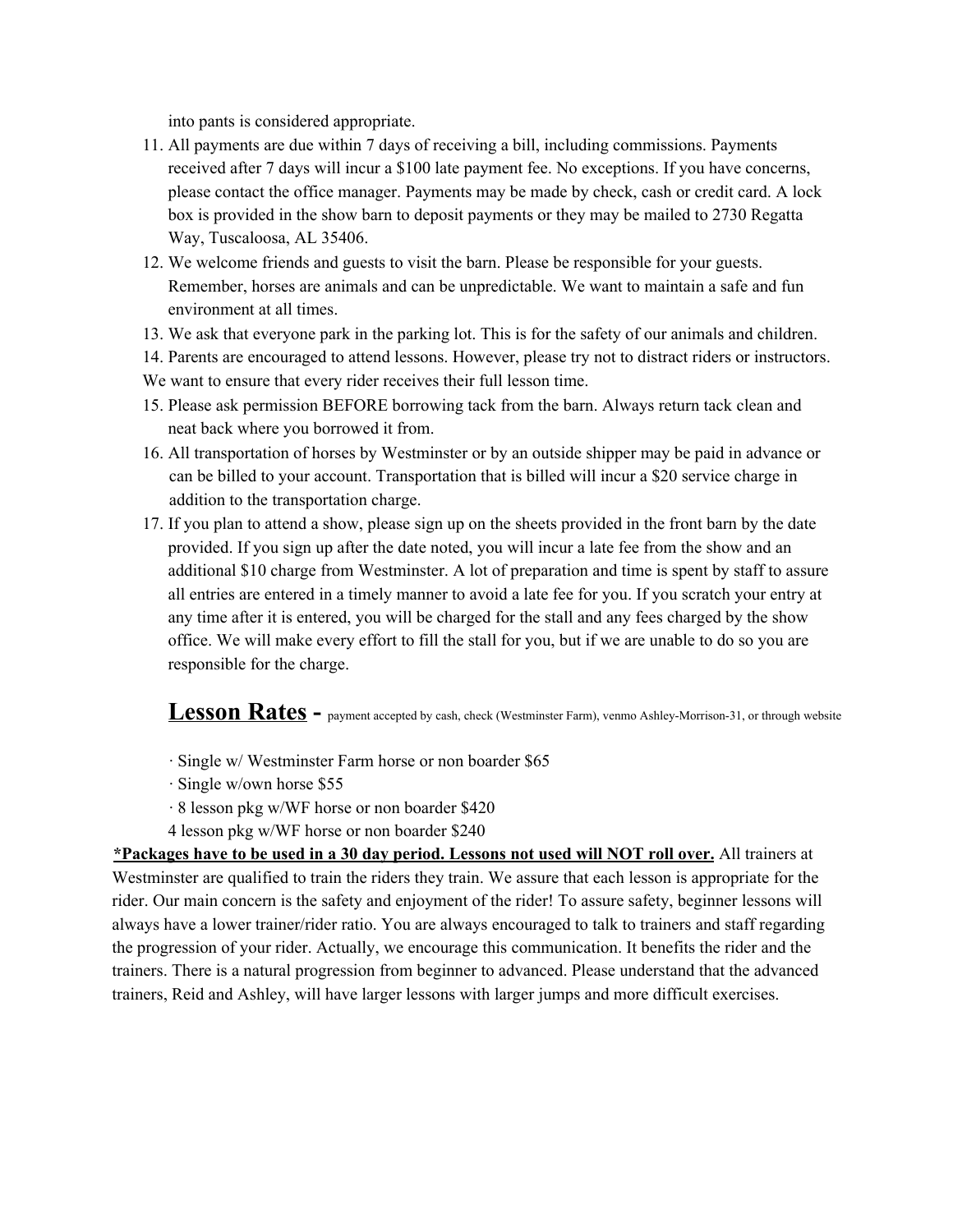### *RIDING HISTORY AND GOALS*

**Height: Weight:**

# **WHAT IS YOUR RIDING HISTORY? (HOW LONG, DISCIPLINE, SKILLS, SHOWING, ETC)**

**WHAT ARE YOUR RIDING GOALS FOR THE NEXT YEAR?**